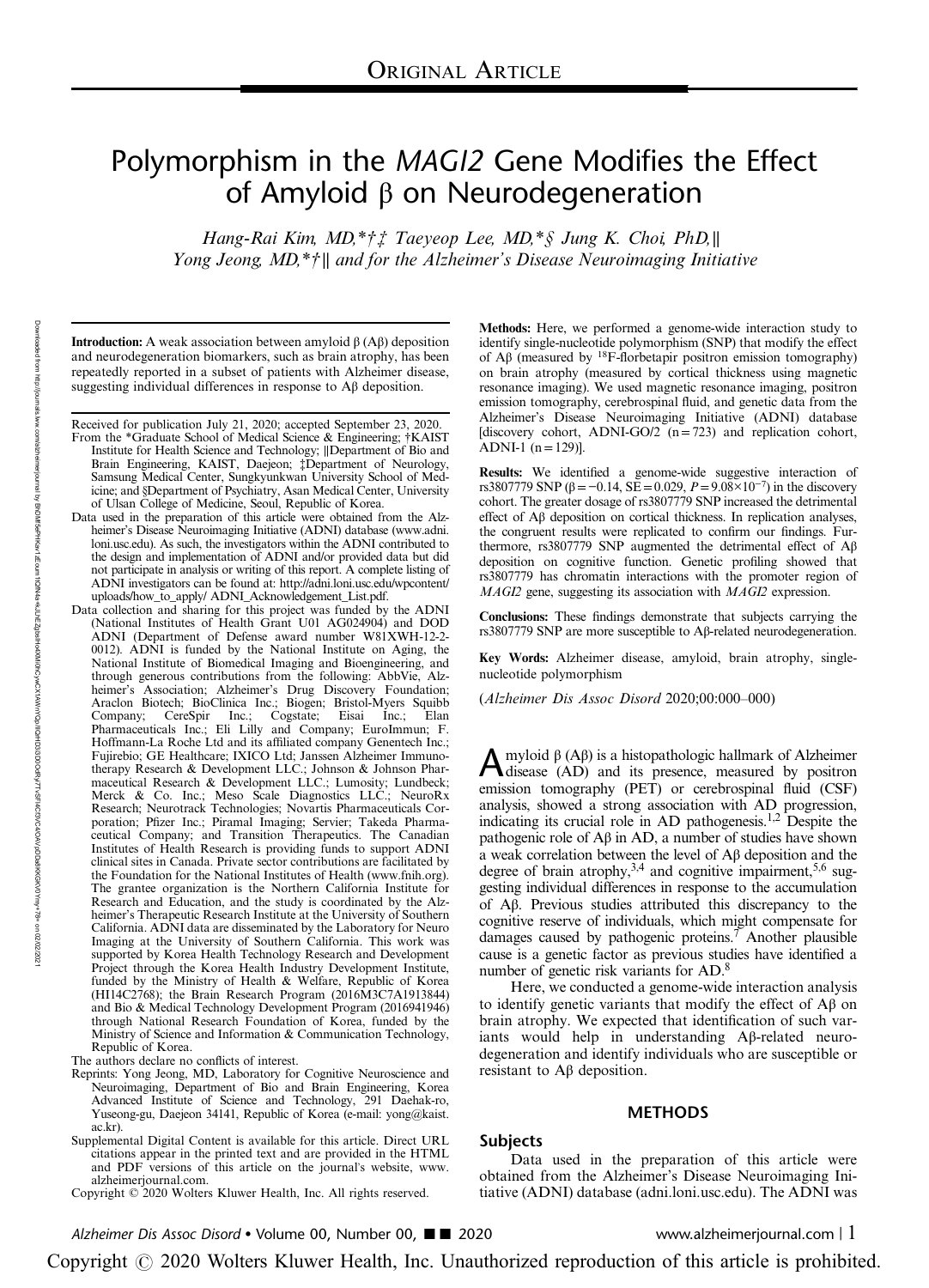launched in 2003 as a public-private partnership, led by Principal Investigator Michael W. Weiner, MD. The primary goal of ADNI has been to test whether serial magnetic resonance imaging (MRI), PET, other biological markers, and clinical and neuropsychological assessment can be combined to measure the progression of mild cognitive impairment (MCI) and early AD. For discovery data, we included all 779 subjects (cognitively healthy controls, MCI, and AD patients) who enrolled in ADNI-GO/2, with available genetic, MRI, and  $A\beta$ <sup>18</sup>F-florbetapir PET data. For replication data, we included 129 subjects who enrolled in ADNI-1, with MRI and CSF data. The study protocol was approved by the institutional review board of each participating ADNI site [\(http://adni.loni.usc.edu/wp](http://adni.loni.usc.edu/wp-content/uploads/how_to_apply/ADNI_Acknowledgement_List.pdf)[content/uploads/how\\_to\\_apply/ADNI\\_Acknowledgement\\_](http://adni.loni.usc.edu/wp-content/uploads/how_to_apply/ADNI_Acknowledgement_List.pdf) [List.pdf\)](http://adni.loni.usc.edu/wp-content/uploads/how_to_apply/ADNI_Acknowledgement_List.pdf) and participants gave written informed consent for research at the time of enrollment. Baseline demographics of the 2 data sets are shown in Supplemental Table 1 (Supplemental Digital Content 1, [http://links.lww.com/WAD/](http://links.lww.com/WAD/A308) [A308](http://links.lww.com/WAD/A308)).

## Image and CSF Data Acquisition

For Aβ levels measurement, we used summarized data of <sup>18</sup>F-florbetapir PET, generated from the University of California, Berkeley (version 2017.11.14). We used averaged Aβ standardized uptake value ratio value of the 4 brain regions (frontal, cingulate, lateral parietal, and lateral temporal cortex) for the global Aβ deposition value.

To measure brain atrophy, we used summarized data of cortical thickness of T1-weighted MRI, generated from the University of California, San Francisco (version 2016.8.1 for ADNI-2/GO and version 2016.2.1 for ADNI-1). Cortical reconstruction and segmentation were performed with FreeSurfer (version 4.3 in ADNI-1, version 5.1 in ADNI-2) and the cortical thickness for each of the 68 Desikan-Killiany<sup>9</sup> based regions of interest (ROI) were calculated ([http://surfer.nmr.mgh.harvard.edu\)](http://surfer.nmr.mgh.harvard.edu). Among 68 ROIs, we focused on the cortical thickness values of 11 AD signature regions: bilateral parahippocampus; entorhinal, fusiform, transverse, and inferior temporal cortex; postcentral, posterior cingulate, precuneus, superior, and inferior parietal cortex; and supramarginal cortex on the basis of the previous study.<sup>10</sup> To get the global value for cortical thickness, we used the average cortical thickness values of 11 AD signature regions. A detailed description of image preprocessing is provided in the ADNI website [\(http://www.](http://www.adni.loni.usc/edu/data-samples/mri) [adni.loni.usc/edu/data-samples/mri](http://www.adni.loni.usc/edu/data-samples/mri) and [http://www.adni.loni.](http://www.adni.loni.usc/edu/data-samples/pet) [usc/edu/data-samples/pet\)](http://www.adni.loni.usc/edu/data-samples/pet).

For the CSF analysis, we used the CSF data, generated in the University of Pennsylvania (version 2016.7.5) for both ADNI-GO/2 and ADNI-1. The levels of  $A\beta_{1-42}$ , total  $\tau$ , and phosphorylated  $\tau$  in the CSF were measured using a microbead-based multiplex immunoassay (INNO-BIA AlzBio3 RUO test; Fujirebio, Ghent, Belgium). Details of CSF collection are described in the ADNI website [\(http://](http://www.adni.loni.usc/edu/data-samples/biospecimen-data) [www.adni.loni.usc/edu/data-samples/biospecimen-data\)](http://www.adni.loni.usc/edu/data-samples/biospecimen-data). In the discovery data set, subset of subject  $(n= 667)$  also underwent CSF sampling. They were analyzed for the post hoc CSF data analysis. In the replication data set, a total of 129 subjects with genetic, MRI, and CSF data, who were not included in the primary analysis, were analyzed.

Finally, considering that cerebral vascular factors play an important role in  $AD$  pathogenesis,<sup>11</sup> we performed the post hoc analysis using white matter hyperintensities (WMH) volume data as an image marker for cerebral vascular burden. The summarized data of WMH volume (mL), generated from the University of California, Davis (version 2019.4.30) was available for the subset of the subject  $(n = 690)$  of the discovery data set. The mean time interval between WMH data and cortical thickness data were 107 days (SD, 213). WMH volume was estimated using the automated imaging procedure. Detail description of the procedure is provided in the ADNI website ([http://www.](http://www.adni.loni.usc/edu/data-samples/mri) [adni.loni.usc/edu/data-samples/mri\)](http://www.adni.loni.usc/edu/data-samples/mri). We log-transformed WMH volume for the data normality.

## Genotyping and Quality Control

Genetic data were collected using the Illumina Human-OmniExpress Beadchip and Illumina Human610-Quad BeadChip for ADNI-GO/2 and ADNI-1, respectively. Genotyped single-nucleotide polymorphism (SNP) were analyzed in this study. Details of collecting genome-wide association study data are provided in the ADNI website [\(http://www.adni.loni.](http://www.adni.loni.usc/edu/data-samples/genetic-data) [usc/edu/data-samples/genetic-data\)](http://www.adni.loni.usc/edu/data-samples/genetic-data). For quality control, subjects were excluded from the analysis if any of the following criteria were not satisfied: (i) call rate per subject  $\geq 90\%$  and (ii) Caucasian ethnicity (56 subjects were excluded). SNPs not meeting any of the following criteria were excluded from further analysis: (i) call rate per SNP  $\geq$ 98% (8971 SNPs were excluded); (ii) minor allele frequency  $\geq 10\%$  (196,879 SNPs were excluded); and (iii) Hardy-Weinberg equilibrium test with P-value  $\geq 10^{-5}$  (11,920 SNPs were excluded). After quality control, 498,606 SNPs and 723 subjects (218 cognitively healthy, 301 with MCI, and 204 with AD) remained available for the analysis. For the missing data, we conducted a sensitivity analysis with 2 extreme scenarios: all the SNPs with missing data are major allele (scenario 1) or they are minor allele (scenario 2). Primarily, we analyzed missing data using scenario 1 but also performed the same analysis using scenario 2. The result of scenario 2 is described in the Supplemental Material (Supplemental Digital Content 2, [http://links.lww.](http://links.lww.com/WAD/A309) [com/WAD/A309](http://links.lww.com/WAD/A309)).

## Statistical Analysis

## Genome-wide Interaction Analysis

In a genome-wide interaction analysis, we used a linear regression model with the global cortical thickness value as the quantitative outcome measure. We included Aβ, SNP (0, 1, and 2 as the number of minor allele), and  $A\beta \times SNP$ interactions as predictors, and age, sex, level of education, diagnosis (as dummy variable indicating healthy cognition, MCI, or AD), *APOE* genotype  $(0, 1,$  and 2 as the number of ɛ4 allele), and intracranial volume as covariates. Lastly, in order to control for the subpopulation effect, we performed principal component (PC) analysis using the subjects' SNP data and included the first 4 PCs in the regression model as a covariate. This method is widely used to correct the population structure.<sup>12</sup> Our term of interest was the Aβ  $\times$  SNP interaction, which was used to identify SNPs that modify the relationship between global cortical thickness and global Aβ deposition. In the genome-wide interaction analysis, we defined a P-value (2-tailed)  $\langle 5 \times 10^{-8}$  as being statistically significant (genome-wide significant) and 1×10−<sup>6</sup> as being statistically suggestive (genome-wide suggestive), which are based on performing a Bonferroni correction of all the independent common SNPs across the human genome.<sup>13</sup> We assessed and controlled the genomic inflation on the basis of the previous study.<sup>14</sup> In the replication analysis, we used the level of CSF  $A\beta_{1-42}$  as the global  $A\beta$  value in the

2 | www.alzheimerjournal.com Copyright © 2020 Wolters Kluwer Health, Inc. All rights reserved.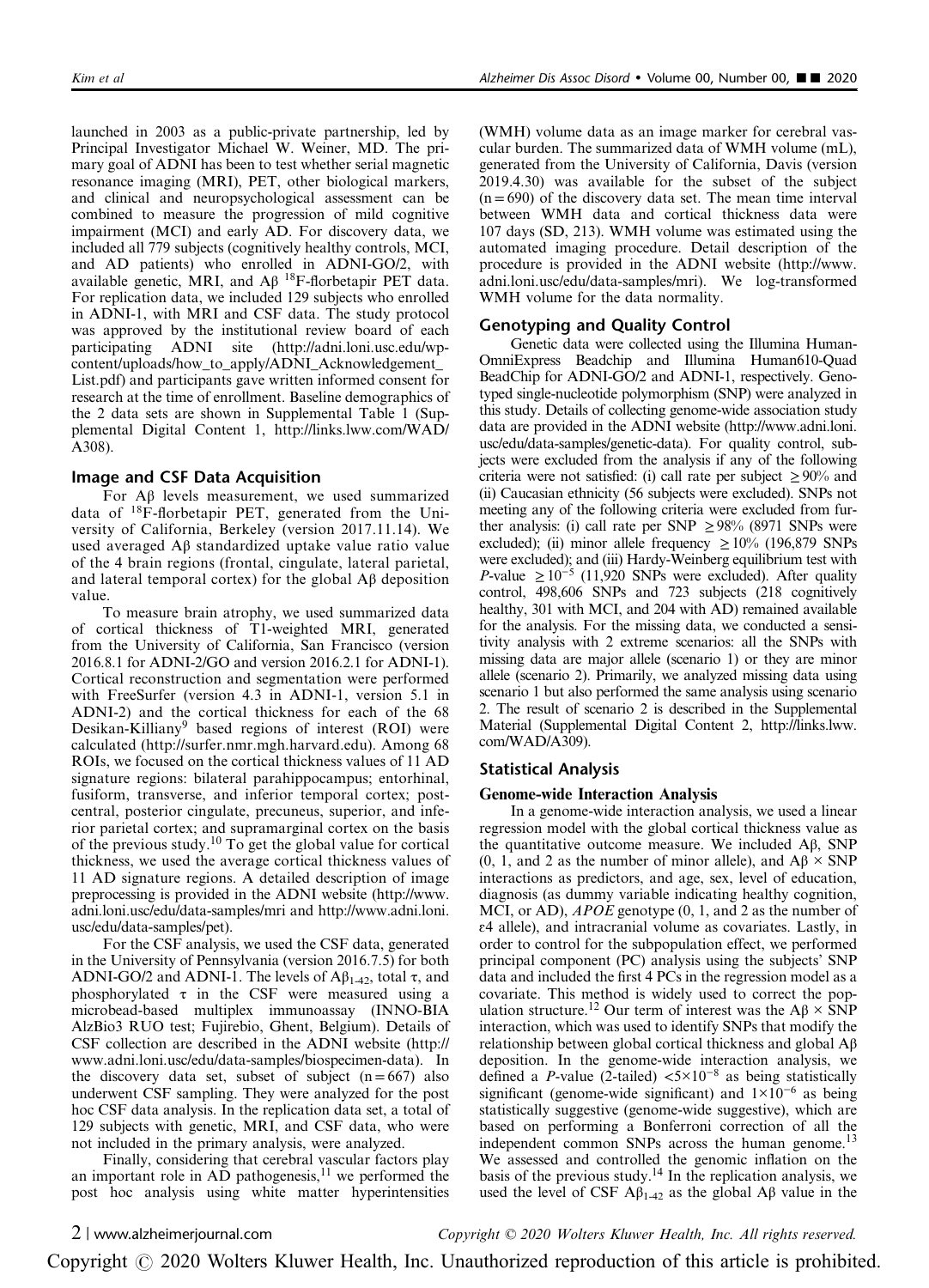linear regression model and performed the analysis for identified SNPs from primary analysis. For the replication results, 1-tailed P-values are reported given the expectation for effects in the same direction with result from the discovery data set.

#### Post Hoc Analysis

After identifying the significant SNP and  $\mathbf{A}\beta$  interactions, we performed the region-wide interaction analysis. In this analysis, we used cortical thickness values of all 68 ROIs as outcome measures and calculated the regional  $\beta$ coefficient of  $A\beta \times SNP$  interactions after adjusting the effects of age, sex, level of education, diagnosis,  $APOE \varepsilon 4$ genotype, intracranial volume, and genetic PCs. From this analysis, we could spatially localize the  $\mathbf{A}\beta$  and SNP interaction effect in the brain.  $P$ -value <0.0007 is defined as statistically significant on the basis of a Bonferroni correction  $(0.05/68 = 0.0007)$ .

We stratified subjects by the presence of the SNP and compared their baseline demographics and the degree of AD pathology. Comparative and interaction analysis were also performed at the subgroup level by the baseline diagnosis. In addition, we assessed whether the SNP also altered the effect of  $A\beta$  on cognitive function. We used the mini-mental state examination score as the quantitative cognitive measure in the linear regression analysis (adjusted for age, sex, level of education, diagnosis, and APOE genotype). Furthermore, we assessed whether the SNP also altered the effect of  $\tau$  on brain atrophy using CSF data. For the post hoc analysis of WMH, we first performed the linear regression analysis to evaluate whether WMN volume is associated with global cortical thickness value. Then, we added WMH volume as a covariate in the subsequent analysis to evaluate whether the interaction effect of SNP is significant after adjusting the effect of WMH. Post hoc analysis, excluding the region-wide interaction analysis, defined P-value <0.05 as statistically significant.

## Functional Characterization of the Identified SNP

Finally, in order to characterize the function of identified SNP, we leveraged bioinformatics tools such as linkage disequilibrium (LD), high-throughput chromosome conformation capture (Hi-C), and gene expression pattern analysis. We used LDlink,<sup>15</sup> an online tool on the basis of Phase 3 of the 1000 Genomes Project, and dbSNP build 142, to explore SNPs that were in LD  $(R^2 > 0.7)$  with the SNP of interest. We utilized the Hi-C data from hippocampal tissue<sup>16</sup> to detect genomic regions that exhibited long-range chromatin interactions with the SNP of interest. Biasnormalized and distance-normalized interaction frequencies were assessed for the bin (5 kb in size) harboring the SNP of interest. We used bedtools (version 2.27.0) for the intersection of the SNPs and Bioconductor package Gviz in R for data visualization.<sup>17–19</sup> Lastly, we examined gene expression in multiple tissues using the Genotype-Tissue Expression project data.<sup>20</sup>

#### Availability of Data and Materials

We used R software (<http://www.r-project.org>) and MAT-LAB (Mathworks 2014b, [http://www.mathworks.com\)](http://www.mathworks.com) for the statistical analyses and result visualization. The data set supporting the conclusions of genome-wide interaction analysis is available in the ADNI public database [\(http://adni.loni.usc.edu/](http://adni.loni.usc.edu/data-samples/access-data/) [data-samples/access-data/](http://adni.loni.usc.edu/data-samples/access-data/)). Anonymized patient identification

numbers, imaging, genetic, and biospecimen data are available from the ADNI database at the request of qualified researchers. The data set supporting the conclusion of post hoc analysis is available in databases of Gene Expression Omnibus [\(https://](https://www.ncbi.nlm.nih.gov/geo/) [www.ncbi.nlm.nih.gov/geo/](https://www.ncbi.nlm.nih.gov/geo/)) and Genotype-Tissue Expression Project [\(https://www.gtexportal.org/home/](https://www.gtexportal.org/home/)).

## RESULTS

#### Genome-wide Interaction Analysis

Before the interaction analysis, we demonstrated that there was a significant association between global Aβ level with global cortical thickness value ( $\beta = -0.08$ , SE = 0.02,  $P=0.0014$  for A $\beta$  PET;  $\beta = 0.0008$ , SE = 0.0002,  $P= 0.00018$ for CSF  $A\beta_{1-42}$ ) in the linear regression model after adjusting the effects of age, sex, level of education, diagnosis, APOE  $\varepsilon$ 4 genotype, and intracranial volume.

Genome-wide interaction analysis identified, 2 SNPs (rs10922610 and rs3807779) of genome-wide suggestive interactions with Aβ (rs10926610,  $P = 1.86 \times 10^{-7}$ ; rs3807779,  $P=9.08\times10^{-7}$ ; Fig. 1A). A quantile-quantile plot of P-values revealed some genomic inflation  $(\lambda = 1.1;$  Fig. 1B). After controlling the genomic inflation, P-values were  $4.27 \times 10^{-7}$ and 1.74×10−<sup>6</sup> for rs10922610 and rs3807779, respectively. In the replication analysis, only rs3807779 showed significant interaction with CSF A $\beta_{1-42}$  on brain atrophy (P=0.038).

#### Post Hoc Analysis

Because the rs3807779 SNP were consistently identified in 2 independent data set (ADNI-GO/2 and ADNI-1), we focused the post hoc analysis on this SNP. In the model, the rs3807779 × Aβ interaction term showed a negative β coefficient ( $\beta$  = −0.14, SE = 0.02, t = −4.95), indicating that the subjects with a higher number of minor allele show a stronger negative correlation between Aβ level and global cortical thickness value (Fig. 2A). The region-wide interaction analysis identified significant Aβ and rs3807779 interactions on 17 cortical regions in temporoparietal area (Fig. 3; Supplemental Table 2, Supplemental Digital Content 3, [http://links.lww.com/WAD/A310\)](http://links.lww.com/WAD/A310).

Subjects with and without the rs3807779 SNP did not show any significant differences in baseline demographics and the level of AD pathologies (Table 1). However, in the subgroup analysis, AD patients with the rs3807779 SNP showed lower global cortical thickness than those without the SNP (Supplemental Table 3, Supplemental Digital Content 4, [http://links.lww.com/WAD/A311\)](http://links.lww.com/WAD/A311). Furthermore, there were significant rs3807779 and  $\text{A}$ β interaction in all 3 diagnostic groups (Supplemental Table 4, Supplemental Digital Content 4, [http://links.lww.com/WAD/A311\)](http://links.lww.com/WAD/A311). In regard to cognitive function, cortical Aβ was related to poor cognitive performance, and this relationship was augmented in subjects with the rs3807779 SNP ( $P = 0.00082$ ) (Fig. 2B). In the CSF analysis, the levels of  $A\beta_{1-42}$  and total  $\tau$  in the CSF also showed a significant interaction with rs3807779 on brain atrophy (Aβ<sub>1-42</sub>, P = 0.0005; total τ, P = 0.0002; Supplemental Fig. 1, Supplemental Digital Content 5, [http://](http://links.lww.com/WAD/A312) [links.lww.com/WAD/A312\)](http://links.lww.com/WAD/A312), whereas the levels of phosphorylated  $\tau$  showed insignificant interaction ( $P=0.09$ ). There was no significant rs3807779 and Aβ interaction (from either PET or CSF) on the levels of CSF total or phosphorylated  $τ$ .

In the post hoc study of WMH, there were a significant association between WMH volume with global cortical thickness value (β = -0.018, SE = 0.004,  $P = 0.0002$ ) after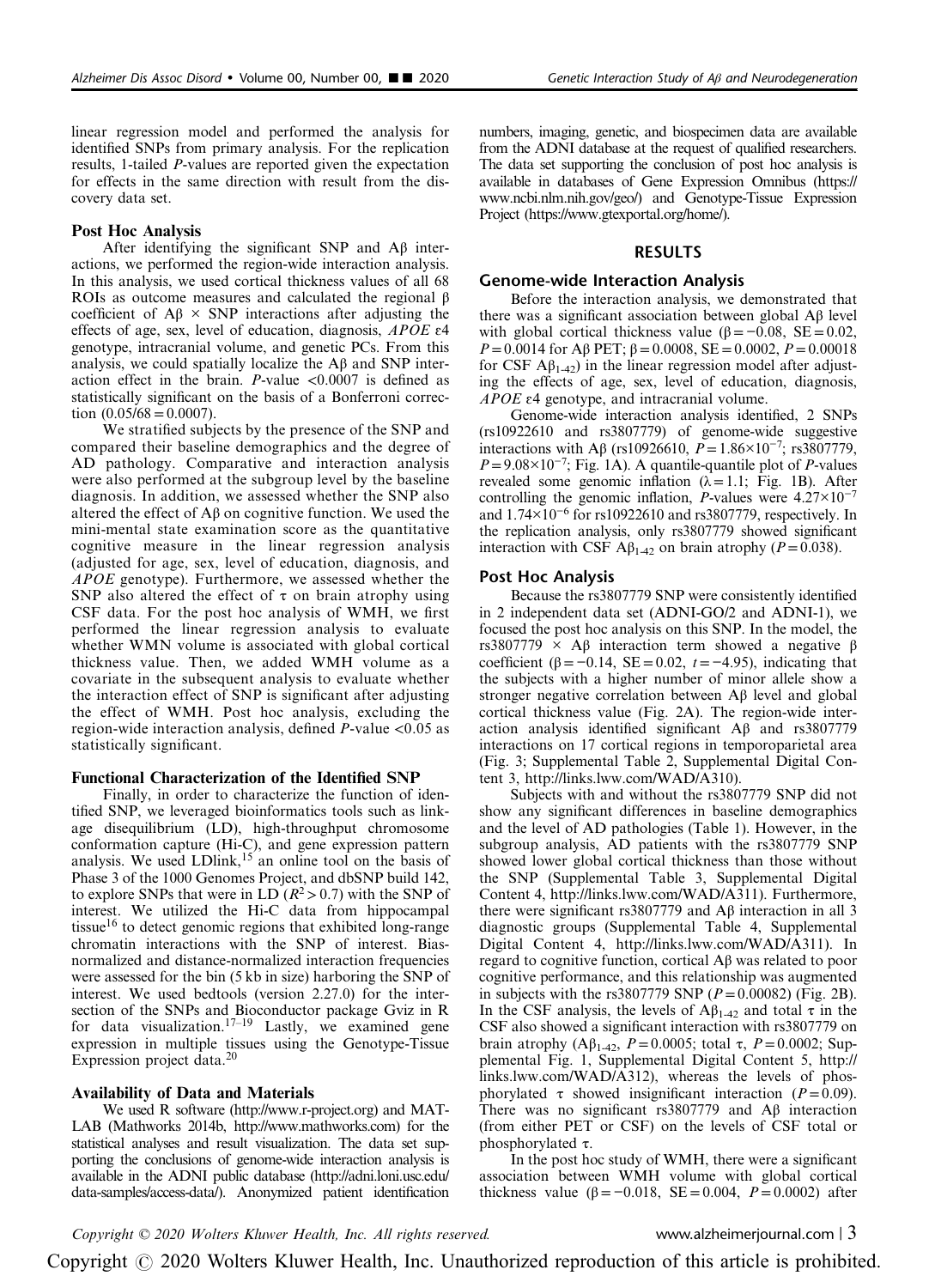

FIGURE 1. Results of genome-wide interaction analysis. A, Manhattan plot showing single-nucleotide polymorphism and amyloid β interactions at rs10922610 and rs3807779 are associated with brain atrophy. B, Quantile-quantile plot showing the presence of genomic<br>inflation. Dotted line indicates the genome-wide significance level (P= 5×10<sup>–8</sup>). Solid  $(P=1\times10^{-6}).$ 

controlling the effects of age, sex, level of education, diagnosis, *APOE* ε4 genotype, and intracranial volume. When we included WMH volume as a covariate in the interaction analysis, Aβ and rs3807779 interaction remained significant  $(\beta = -0.14, \text{ SE} = 0.02, P = 2.97 \times 10^{-6}).$ 

## Functional Characterization of rs3807779

 $rs3807779$  (major allele = cytosine; minor allele = thymine) was mapped to an intron of the MAGI2 gene. Located at chromosome 7q21.11, this gene encodes for membrane-associated guanylate kinase inverted 2 (MAGI2). We identified SNPs in LD with rs3807779 (Fig. 4A) and verified the potential target regions of the identified SNPs through Hi-C data generated in hippocampal tissue. The bin including rs3807779 showed strong (distance-normalized interaction frequency  $>4$ ) interaction with bins located near the promoter region of MAGI2 (Fig. 4B), suggesting a functional role of the identified SNPs. When we examined gene expression patterns, MAGI2 showed a high level of gene expression in the cerebral cortex and hippocampus with 15 and 12 transcripts per million expression values respectively, while showed a low level of gene expression in other tissues (Fig. 4C).

### **DISCUSSION**

We identified a SNP at rs3807779 that modifies the effect of Aβ deposition on brain atrophy. We found that a greater dosage of the rs3807779 minor allele causes a stronger association between global Aβ deposition and global cortical thickness.

The region-wide interaction study revealed significant Aβ and rs3807779 interaction on 17 cortical regions in



FIGURE 2. Scatter plots of Alzheimer disease biomarkers in subjects stratified by rs3807779 single-nucleotide polymorphism (SNP). A, Scatter plot and best-fit line showing correlations between global amyloid β (Aβ) deposition on positron emission tomography (PET) and the global cortical thickness on magnetic resonance imaging in subjects stratified by the rs3807779 SNP. B, Scatter plot and best-fit line showing the correlations between the global Aβ deposition on the PET and mini-mental state examination (MMSE) score in subjects stratified by the rs3807779 SNP. The R and β coefficients were calculated using linear regression analysis. SUVR indicates standardized uptake value ratio.

 $4$  | www.alzheimerjournal.com  $\hbox{Copyright} \otimes 2020$  Wolters Kluwer Health, Inc. All rights reserved.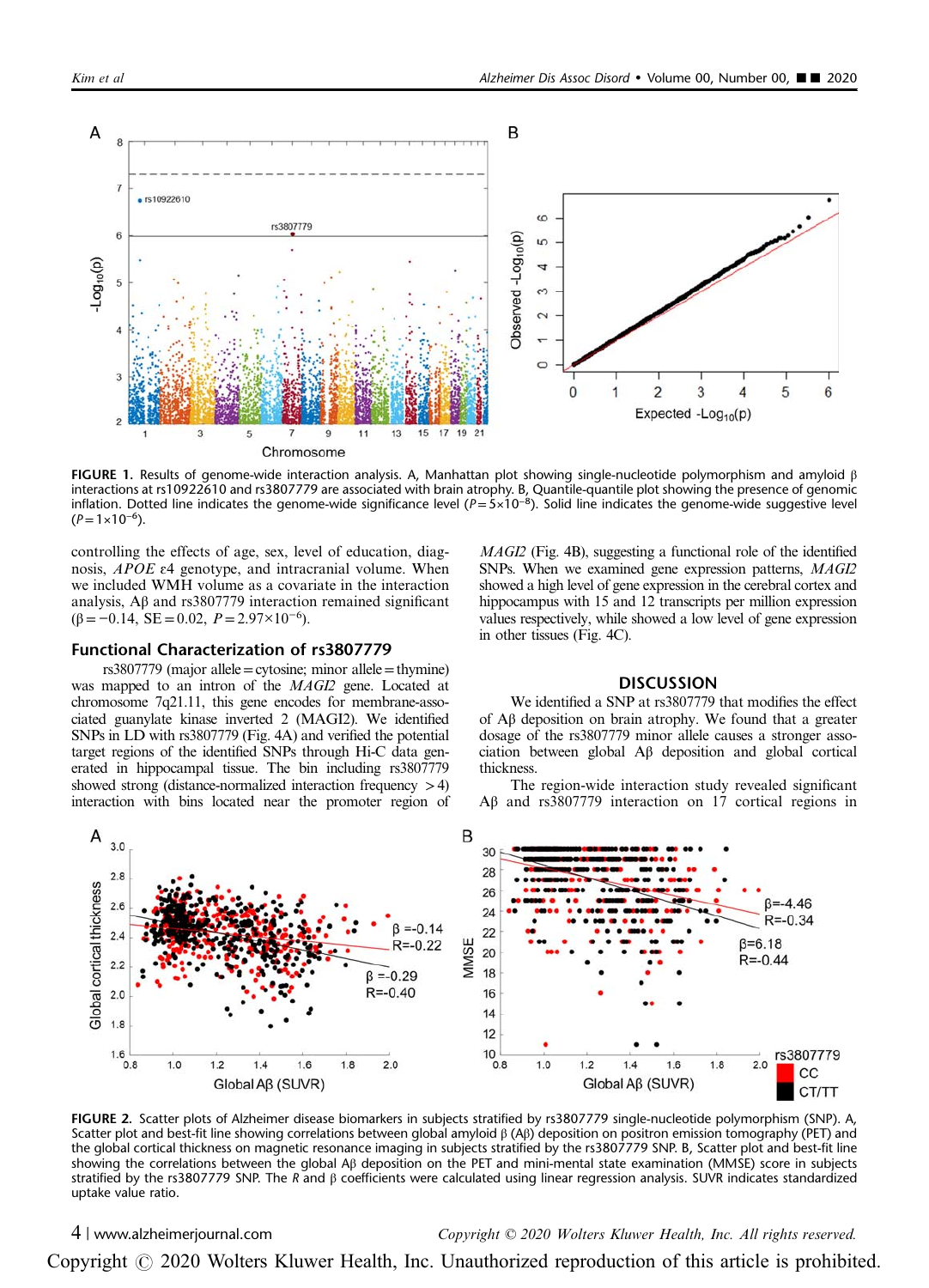

FIGURE 3. Region-wide interaction analysis. β coefficient map showing high amyloid β and rs3807779 interaction on the cortical thickness of bilateral temporal and posterior parietal regions.

temporoparietal area, which correspond to the typical<br>AD atrophy pattern.<sup>21</sup> Although there were significant rs3807779 and Aβ interactions in all diagnostic groups, the decreased cortical thickness in subjects carrying rs3807779 SNP was present only in AD. Given that the detrimental effects of rs3807779 on cortical thickness are mediated

| <b>TABLE 1.</b> Comparison Between Subjects by rs3807779 SNP      |                   |                               |       |
|-------------------------------------------------------------------|-------------------|-------------------------------|-------|
| rs3807779                                                         | CC<br>$(n = 335)$ | CT or TT<br>$(n = 388)$       | P     |
| Age, mean $(SD)(y)$                                               | 73.91 (7.1)       | 74.04 (7.3)                   | 0.808 |
| Female, $n$ $\left(\frac{9}{0}\right)$                            | 142(42.6)         | 190(49)                       | 0.085 |
| Education, mean $(SD)(y)$                                         | 16.3(2.62)        | 16.16(2.6)                    | 0.492 |
| MMSE, score (SD)                                                  | 27.15(3.06)       | 27.13 (3.23)                  | 0.940 |
| Presence of $\varepsilon$ 4 allele of<br><i>APOE</i> , n $(\%)^*$ | 146 (43.8)        | 176 (45.8)                    | 0.599 |
| Diagnosis (HC/MCI/AD)                                             | 101/135/99        | 117/166/105                   | 0.734 |
| Global cortical thickness,<br>mean $(SD)$                         | 2.43(0.15)        | 2.43(0.16)                    | 0.998 |
| Global Aβ, SUVR, mean<br>(SD)                                     | 1.22(0.23)        | 1.21(0.23)                    | 0.550 |
| CSF $A\beta_{1-42}$ , mean (SD)<br>$(pq/mL)$ †                    |                   | 236.58 (88.06) 249.41 (92.33) | 0.107 |
| CSF total $\tau$ , mean (SD)<br>$(pq/mL)$ †                       | 78.24 (44.30)     | 81.58 (48.11)                 | 0.361 |
| CSF p- $\tau$ , mean (SD)<br>$(pq/mL)$ †                          | 25.61 (13.49)     | 26.10 (13.56)                 | 0.581 |
| Time interval, mean (SD)<br>(d)                                   | 17.99 (28.72)     | 18.16 (50.74)                 | 0.956 |

\*Subjects has 1 or more ε4 allele

†In total, 667 subjects were included in analysis of CSF data.

‡Time interval between Aβ positron emission tomography and the magnetic resonance imaging.

Aβ indicates amyloid β; AD, Alzheimer disease; CSF, cerebrospinal fluid; HC, healthy control; MCI, mild cognitive impairment; MMSE, mini-mental state examination; p-τ, phosphorylated τ; SNP, single-nucleotide polymorphism; SUVR, standardized uptake value ratio.

through Aβ deposition, we speculated that the decreased cortical thickness only in the advanced disease state could be attributed to the level of Aβ accumulation in the brain.

An interaction was also found for cognitive function but with a smaller effect size than for brain structure. This is in line with biomarker modeling in AD, which indicates that brain atrophy occurs closer in time to the deposition of Aβ.<sup>22</sup> Thus, the phenotypic effects of genetic variants on Aβ would first become evident in brain structure before any cognitive decline can be observed. Furthermore, cognitive decline in elderly subjects is not only caused by AD but also by a variety of factors, including medication, mood states, education level, and literacy.<sup>23</sup> Thus, the genetic effect on cognitive function could be obscured by these factors.

Interestingly, there was a significant interaction effect of rs3807779 and CSF  $\tau$  levels on brain atrophy. We also evaluated the rs3807779 and Aβ interaction on changes of CSF  $\tau$  level in order to assess whether the increased detrimental effect of Aβ on cortical thickness in subject carrying rs3807779 was through an increase in  $\tau$  level. As a result, there was no significant interaction. These findings suggesting that the rs3807779 and Aβ interaction is not mediated by changes in  $\tau$  levels, but that the rs3807779 SNP augments the detrimental effect of Aβ and of  $\tau$  on the cortical thickness.

In this study, 35% of the participants carried 1 or more rs3807779 minor alleles. This is in accordance with previous studies, indicating that the samples used in this study, are not biased and may be representative of the whole Caucasian population.<sup>24</sup> Although the molecular mechanism by which rs3807779 SNP affects the pathogenesis of AD is not evaluated, some possible explanations can be inferred from the genetic profile of this SNP. We found that rs3807779 and LD-linked SNPs were all mapped on MAGI2. Furthermore, by leveraging the 3-dimensional chromatin structure, we found that these SNPs had chromatin interactions with the promoter region of MAGI2 in the hippocampal tissue.

Copyright © 2020 Wolters Kluwer Health, Inc. All rights reserved. www.alzheimerjournal.com | 5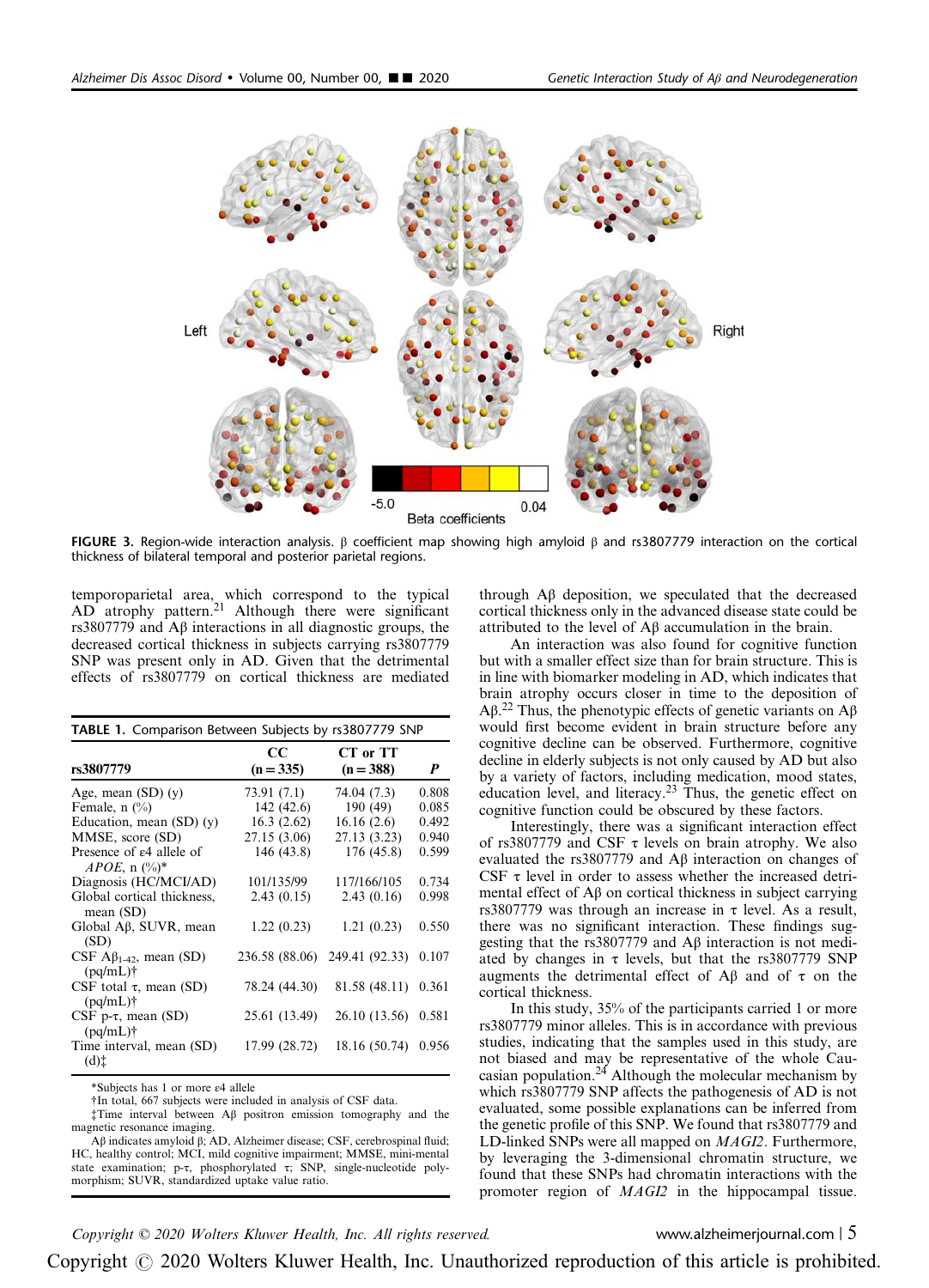

FIGURE 4. Functional characterization of rs3807779. A, Chromosomal map showing the location of the rs3807779 single-nucleotide polymorphism at a recombination hotspot in an intron of MAGI2. B, High-throughput chromosome conformation capture (Hi-C) data in hippocampal brain revealing chromatin interactions between the rs3807779 locus and the promoter region of MAGI2. The blue curves represent Hi-C interactions between the 5 Kb bins for the rs3807779 locus and the promoter at distance-normalized interaction frequency > 4. C, Expression of MAGI2 in various tissues. MAGI2 is highly expressed in brain tissues. The figure was generated from the Genotype-Tissue Expression portal (<https://www.gtexportal.org/home>).

Although the specific biological mechanism studies are further required, these findings suggest that MAGI2 gene may be a possible link between rs3807779 SNP and the Aβrelated neurodegeneration.

MAGI2 is a cell membrane-associated protein, characterized by 2 WW domains, a guanylate kinase-like domain, and multiple PDZ domains. It is highly expressed in the brain and maintains neuronal structure and function by acting as a scaffolding protein at neuronal synapses by assembling neurotransmitter receptors and cell adhesion proteins.25,26 MAGI2 variants have been reported in several brain disorders, including dentato-rubral and pallidoluysian atrophy,<sup>27</sup> infantile spasm,<sup>28</sup> schizophrenia,<sup>29</sup> and AD.<sup>30</sup>

One prior study showed that the common genetic variant of  $MAGI2$  is associated with hippocampal atrophy in AD.<sup>31</sup> In our study, we demonstrated comparable results; the global cortical thickness was lower in AD patients carrying the rs3807779 SNP than in those without the SNP. Thus the enhanced brain atrophy found in the prior study<sup>31</sup> may be due to the greater negative effect of Aβ deposition on brain structure in subjects carrying the genetic variant of  $MAGI2$ .

MAGI2 is also considered to assemble ubiquitination enzymes to plasma membrane proteins. The ubiquitin system is responsible for the degradation of misfolded or abnormal proteins,<sup>32</sup> and its impairment has been reported in AD.<sup>33</sup> Therefore, the genetic variant of  $MAGI2$  might

6 | www.alzheimerjournal.com Copyright © 2020 Wolters Kluwer Health, Inc. All rights reserved.